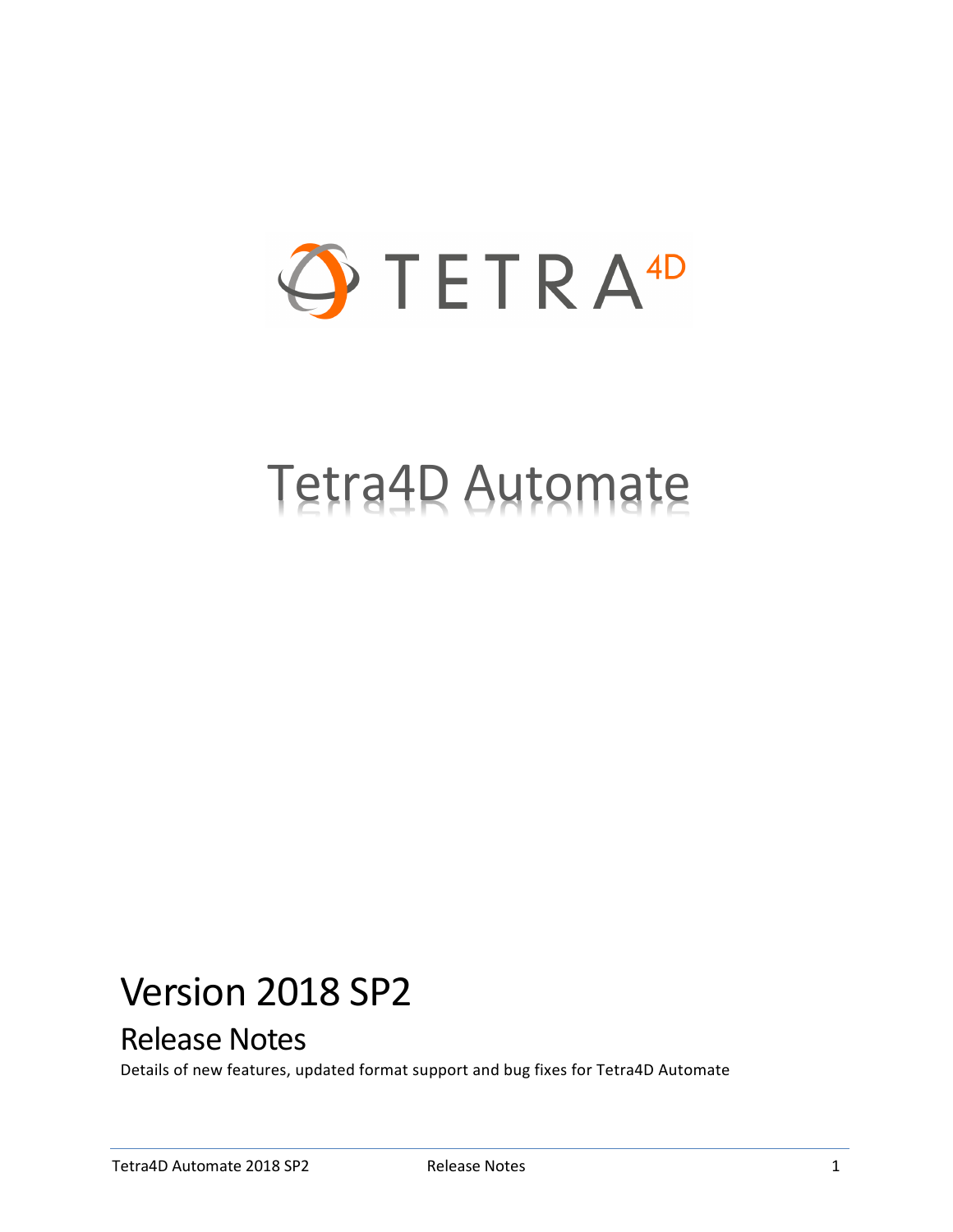## **Table of Contents**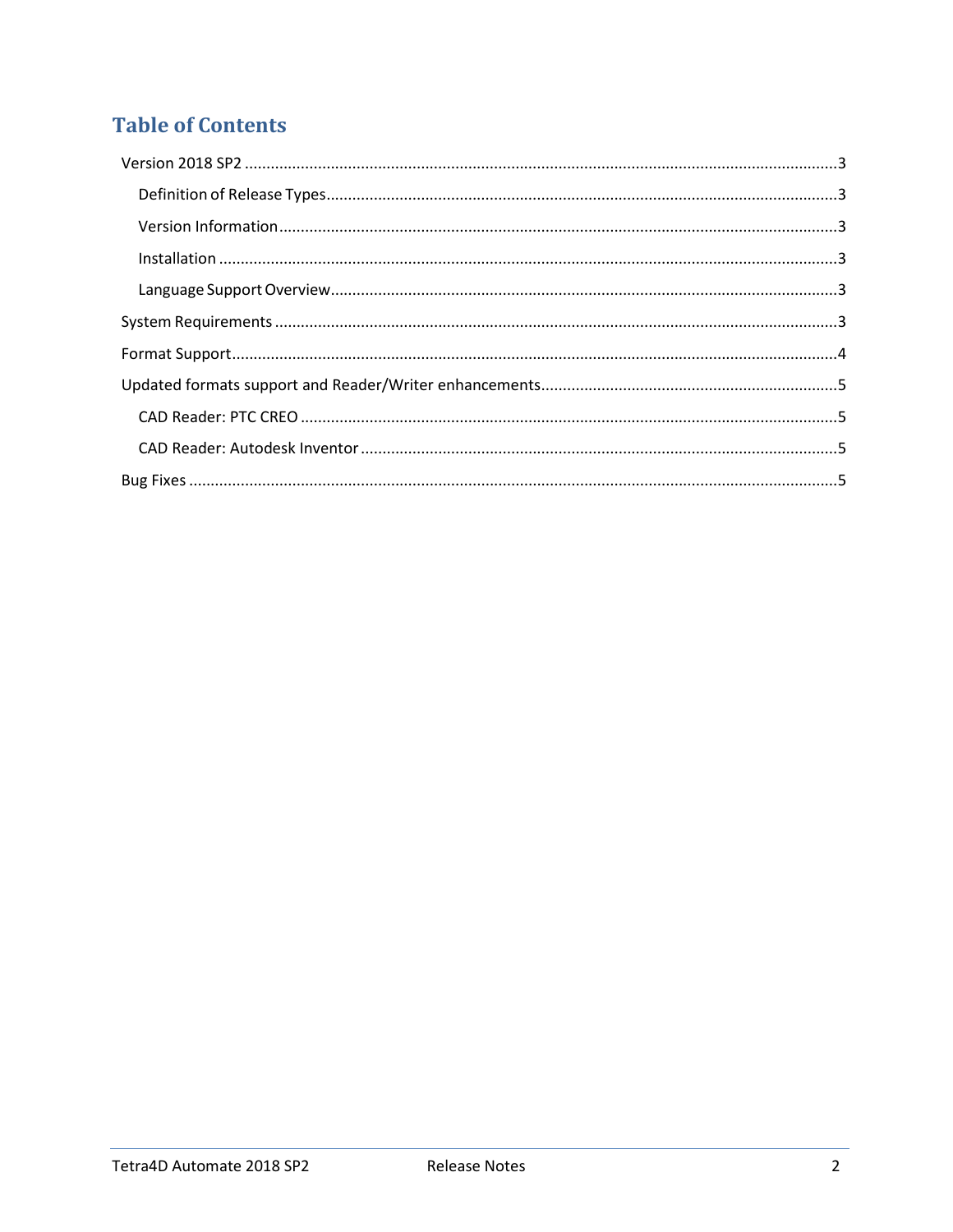## <span id="page-2-0"></span>**Version 2018 SP2**

#### <span id="page-2-1"></span>**Definition of Release Types**

We define each release type as follows:

- **Major release**: A major release associated with an incremented release number (e.g. 2018) and an approximate 12 months' product cycle.
- **Minor release**: An update betweenmajorreleasesthat may include support for new file formats, new versions of currently supported formats, and bug fixes. These updates are Service Packs (SP), and are defined with an additional incremented number put aside the major release information (e.g. 2018.1 for the first Service pack of release 2018)
- **Out of cycle patch**: An unscheduled update. These contain few functional updates with the intention to limit impact.

#### <span id="page-2-2"></span>**Version Information**

| <b>Item</b>             | <b>Version Number</b> |
|-------------------------|-----------------------|
| <b>Tetra4D Automate</b> | 2018.2.x              |

Notice that the third number is used to differentiate builds of the software, and may not be continuous.

#### <span id="page-2-3"></span>**Installation**

This version can be installed over any prior installation of Tetra4D Automate. For more installation information, please refer to the Tetra4D Automate User manual.

#### <span id="page-2-4"></span>**Language Support Overview**

Tetra4D Automate supports English language.

#### <span id="page-2-5"></span>**System Requirements**

Please refer to the Tetra4D Automate User manual to access the system requirements.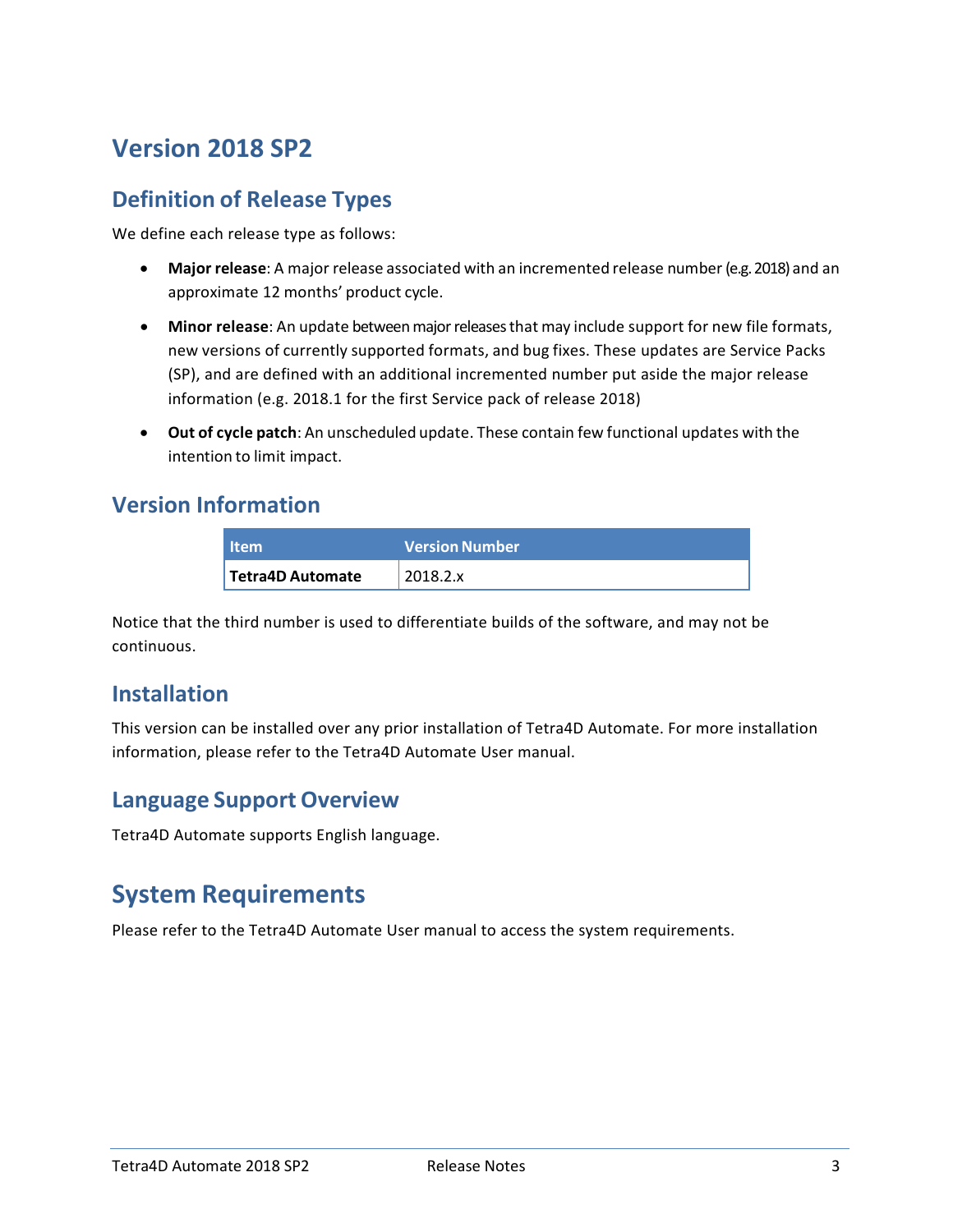## <span id="page-3-0"></span>**Format Support**

This release supports reading the following 3D file formats:

| <b>Format</b>                               | <b>Version</b>                            | <b>Extensions</b>                                 |
|---------------------------------------------|-------------------------------------------|---------------------------------------------------|
| <b>ACIS (SAT)</b>                           | Up to v28.0                               | SAT, SAB                                          |
| <b>Autodesk AutoCAD (3D only)</b>           | Up to v2018                               | DWG, DXF                                          |
| <b>Autodesk Inventor</b>                    | <b>Up to 2019</b>                         | IPT, IAM                                          |
| <b>CATIA V4</b>                             | Up to 4.2.5                               | MODEL, SESSION, DLV, EXP                          |
| <b>CATIA V5</b>                             | R4 to V5-6R2018                           | CATDrawing, CATPart,<br>CATProduct, CATShape, CGR |
| <b>CATIA V6</b>                             | 2011 to 2013                              | 3DXML                                             |
| I-deas                                      | Up to 13.x (NX 5), NX I-deas 6            | MF1, ARC, UNV, PKG                                |
| <b>IGES</b>                                 | 5.1, 5.2, 5.3                             | IGS, IGES                                         |
| <b>Industry Foundation Classes</b><br>(IFC) | IFC2x Editions 2, 3 and 4                 | IFC, IFCZIP                                       |
| JT                                          | Up to version 10.0                        | JT                                                |
| Parasolid (X_T)                             | Up to v30.1                               | X_B, X_T, XMT, XMT_TXT                            |
| <b>PRC</b>                                  | <b>All Versions</b>                       | <b>PRC</b>                                        |
| <b>PTC Creo</b>                             | Elements/Pro 5.0<br><b>Parametric 5.0</b> | ASM, NEU, PRT, XAS, XPR                           |
| <b>PTC Pro/Engineer</b>                     | Up to Wildfire 5                          | ASM, NEU, PRT, XAS, XPR                           |
| Rhino                                       | 4, 5, 6                                   | 3DM                                               |
| <b>Siemens PLM Software NX</b>              | Unigraphics V11.0 to NX 12                | <b>PRT</b>                                        |
| <b>Solid Edge</b>                           | $V19 - 20$ , ST $-$ ST10                  | ASM, PAR, PWD, PSM                                |
| <b>SolidWorks</b>                           | Up to 2018                                | SLDASM, SLDPRT                                    |
| <b>STEP</b>                                 | AP 203 E1/E2, AP 214, AP 242              | STP, STEP, STP.Z                                  |
| <b>Stereo Lithography (STL)</b>             | <b>All Versions</b>                       | <b>STL</b>                                        |
| Universal 3D (U3D)                          | ECMA-363 ( $1st$ to $3rd$ editions)       | U3D                                               |
| <b>VDA-FS</b>                               | Version 1.0 and 2.0                       | <b>VDA</b>                                        |
| <b>VRML</b>                                 | V1.0 and V2.0                             | WRL, VRML                                         |